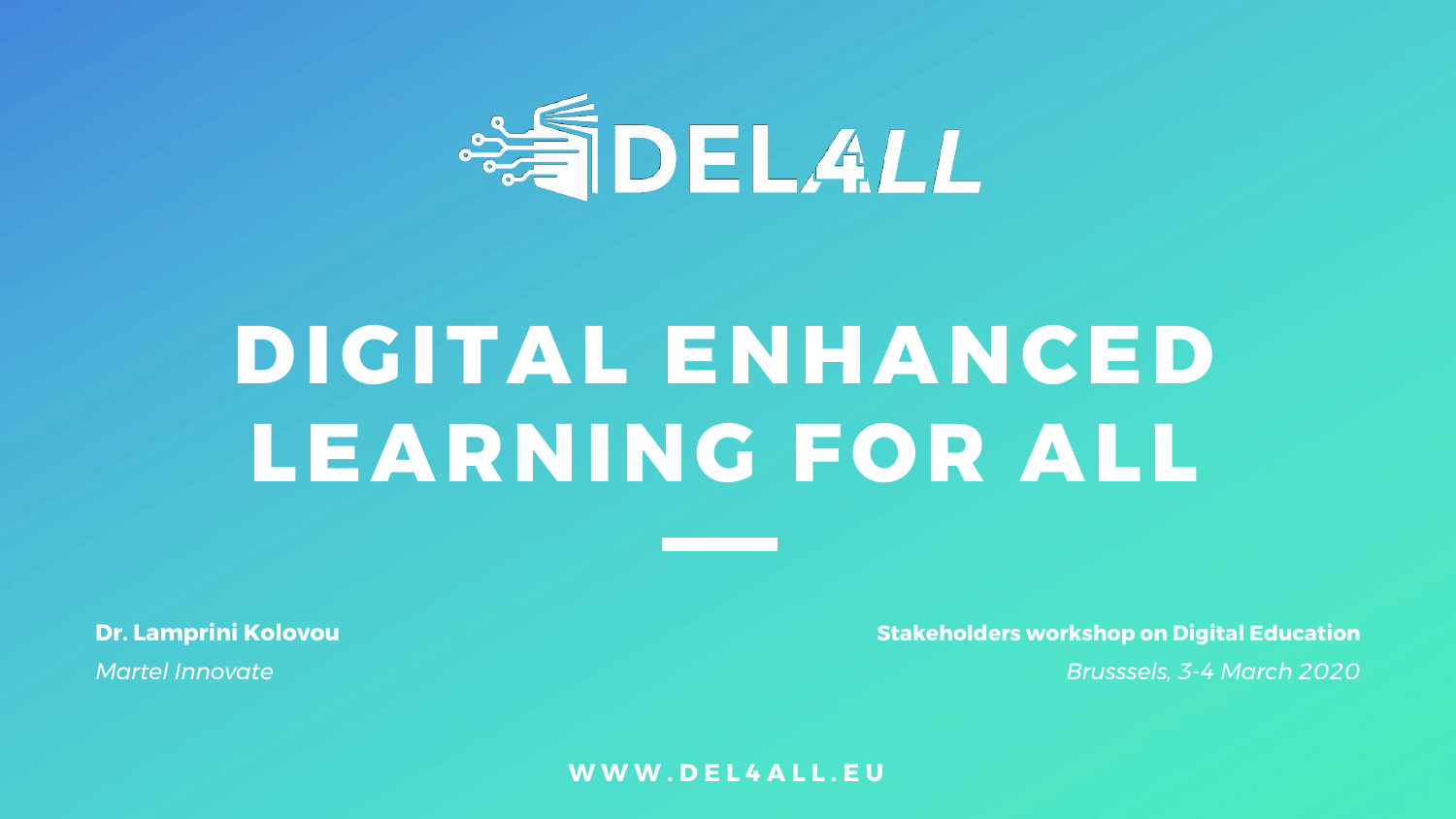



**DIGITAL ENHANCED LEARNING 4 ALL**

**A COMMUNITY OF COMMUNITIES**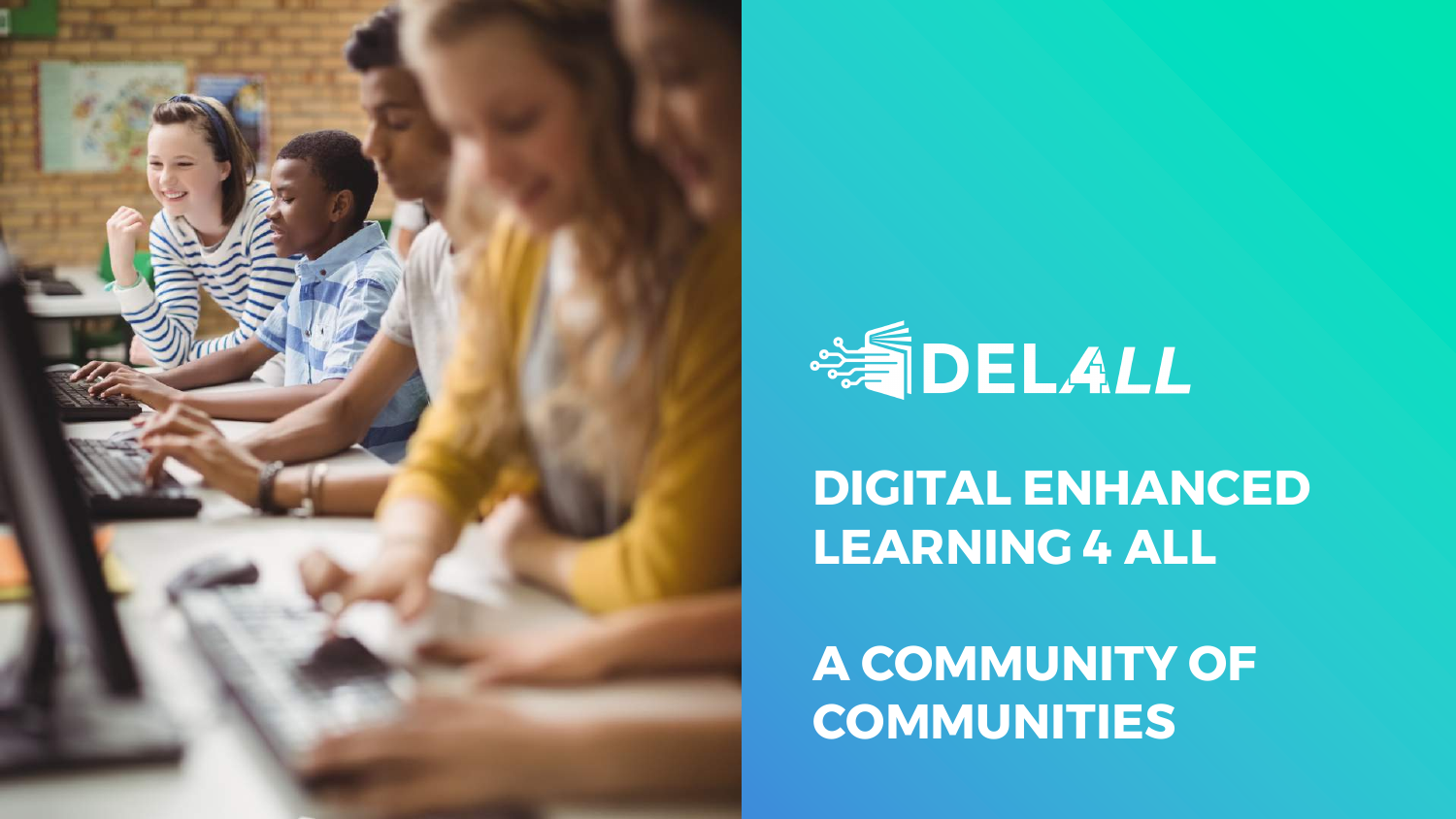

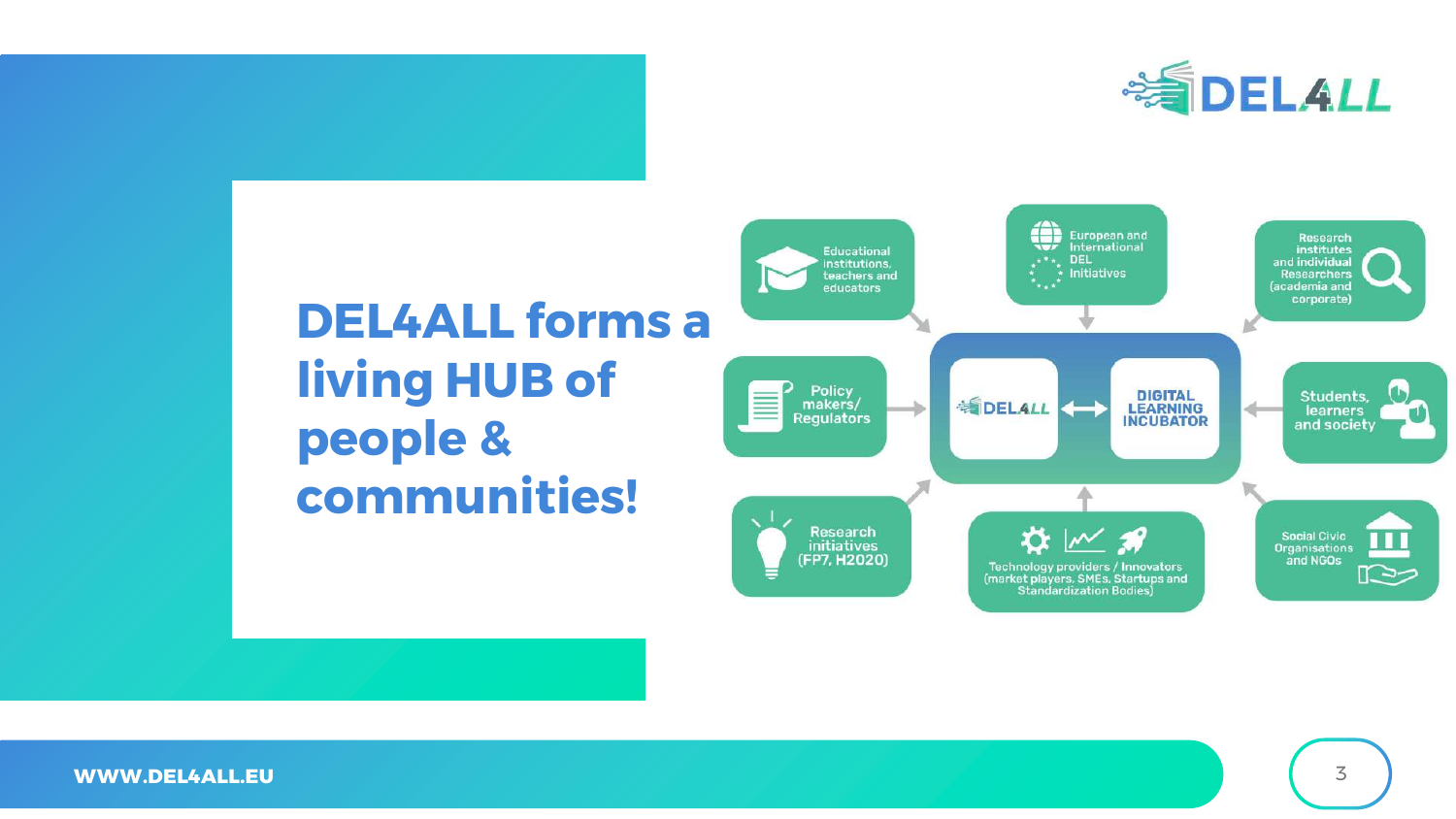*DEL4ALL has the ambition to support the development of a unified strategy at the European Union level, while unleashing the power of digital transformation to offer many opportunities for education and the economy*

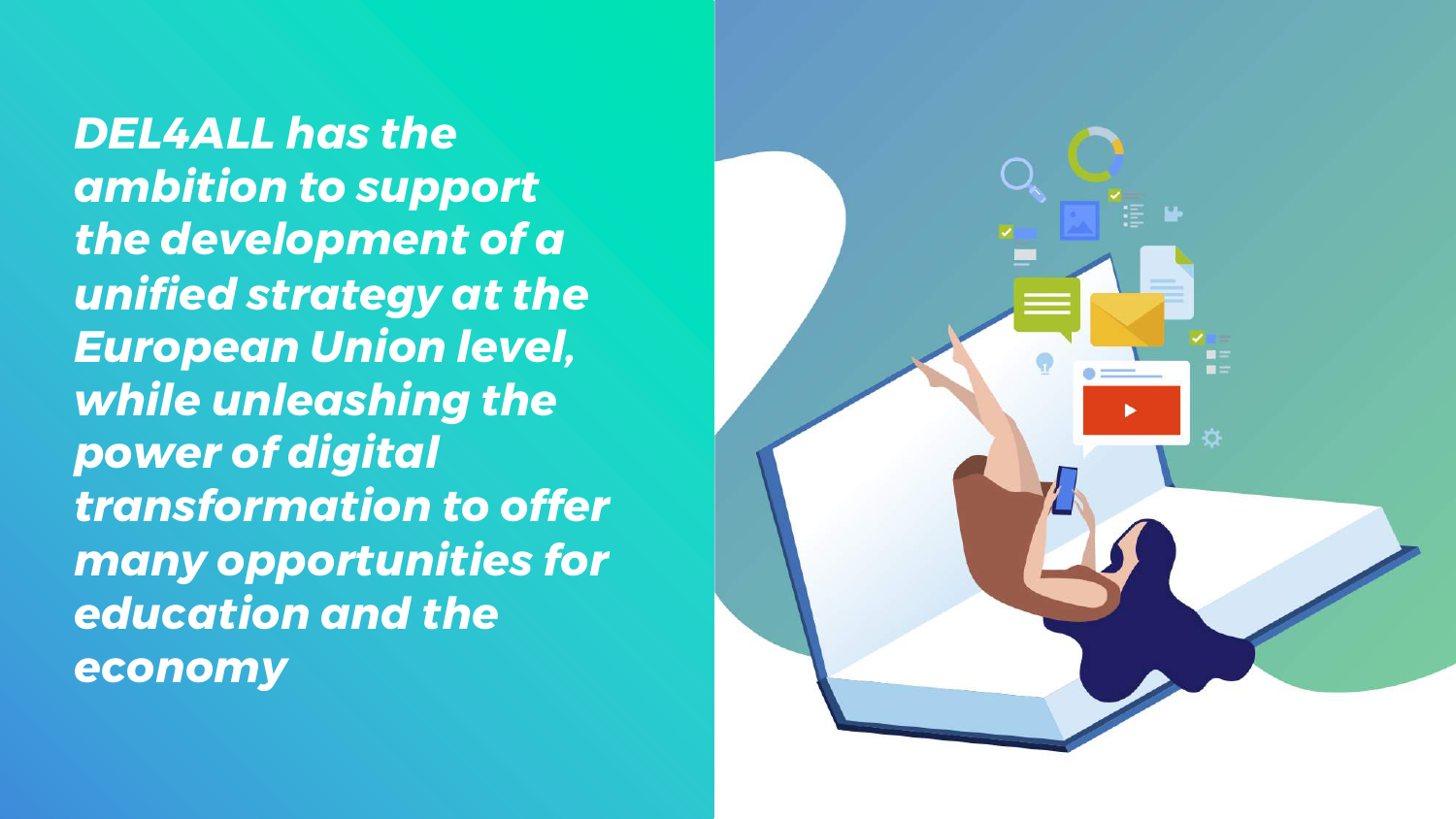### **OUR WORK**





**Artificial Intelligence, data analytics, AR/VR** and **blockchain** can act as an intermediator between all the stakeholders involved in teaching and learning

**WWW.DEL4ALL.EU**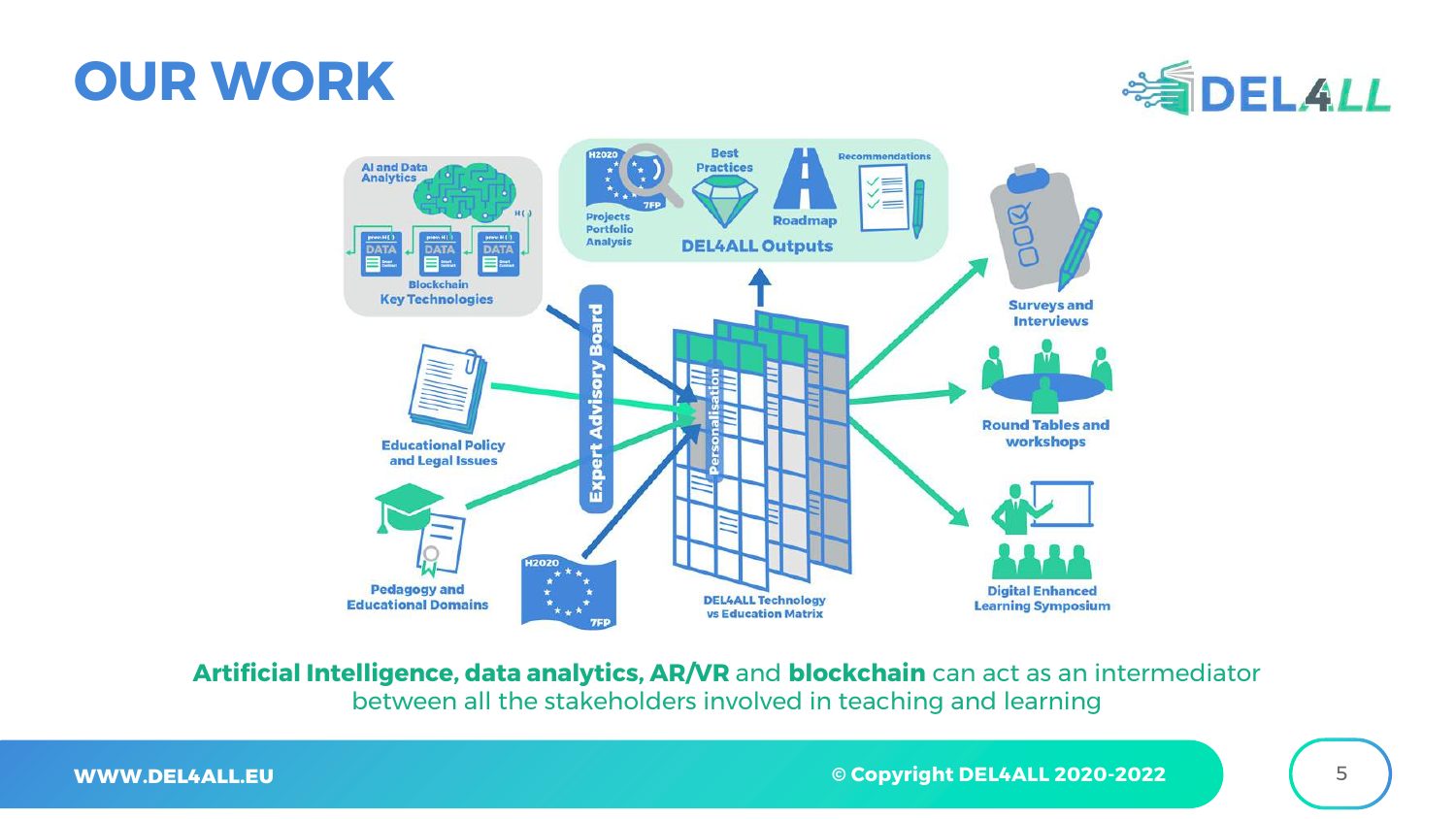## **DEL4ALL OBJECTIVES**



#### **A COLLABORATIVE AND SUSTAINABLE ECOSYSTEM**

- 1. To stimulate, coordinate and support the creation of a collaborative and **sustainable ecosystem**, of **linked communities**, **knowledge**, **tools** and **services**
- 2. To support the active participation of all DEL stakeholders, supporting relevant projects and activities across Europe, disseminating their results, while integrating efforts with **NGI initiative**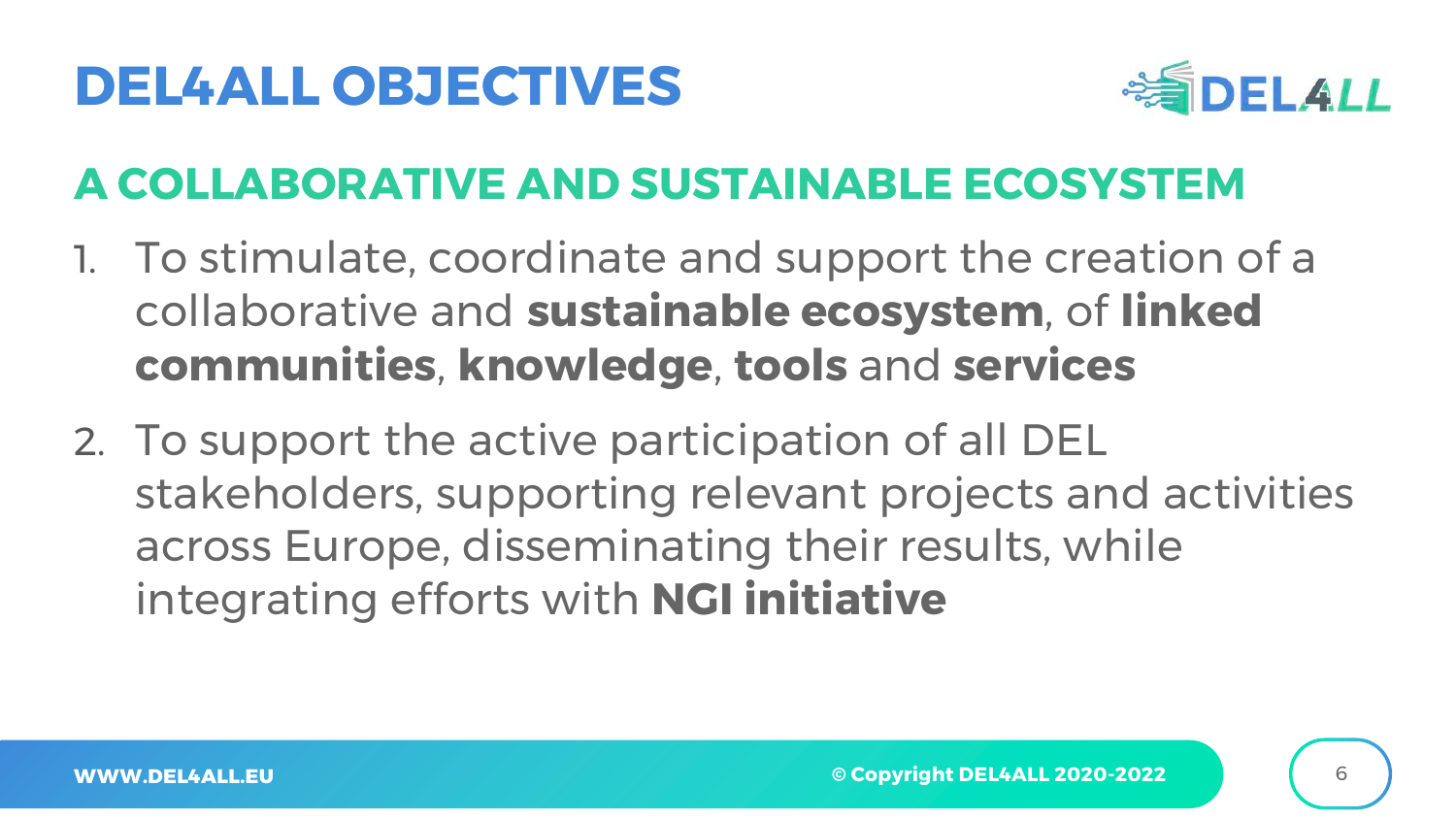## **DEL4ALL OBJECTIVES**



#### **CREATING A SOLID KNOWLEDGE BASE**

- **2. To gather, analyse and map** major scientific insights and technological outputs and solutions produced by EU-funded projects in digital learning and major related initiatives
- 3. To create **a solid basis of knowledge** from which to articulate lessons learnt, **exploitation opportunities**, **best practices** and **success stories**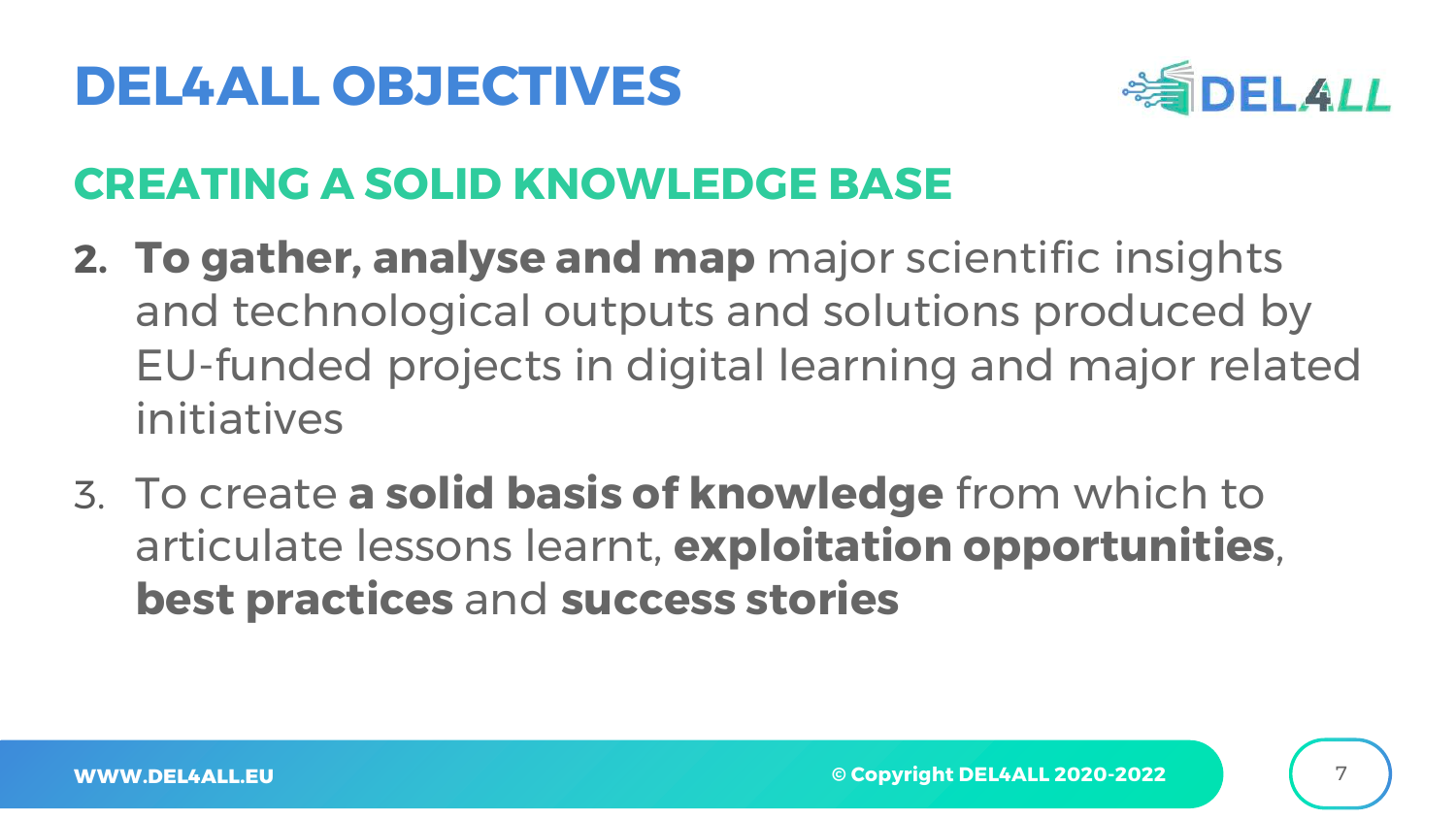## **DEL4ALL OBJECTIVES**



#### **A STRATEGIC AND FORWARD LOOKING AGENDA**

- 3. To define the **research and innovation strategy** for DEL efforts in Europe
- 4. To **provide critical guidance and recommendations on priorities and challenges** until 2030, indicating opportunities and challenges brought along by advanced technologies such as blockchains, AI, VR/AR and data analytics